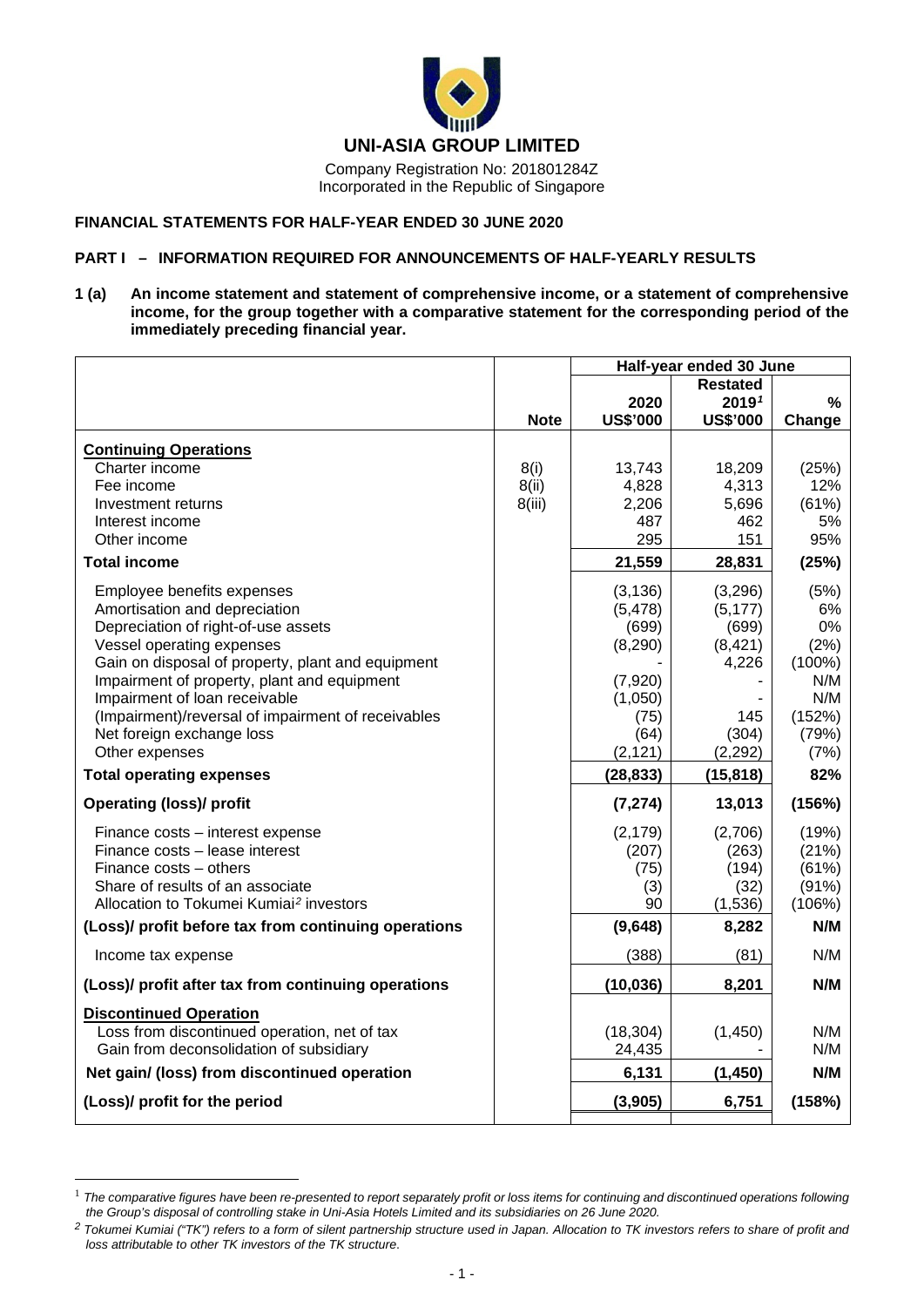|                                                                                                                                                                                                                             | Half-year ended 30 June               |                                            |                                |
|-----------------------------------------------------------------------------------------------------------------------------------------------------------------------------------------------------------------------------|---------------------------------------|--------------------------------------------|--------------------------------|
|                                                                                                                                                                                                                             | 2020<br><b>US\$'000</b>               | <b>Restated</b><br>2019<br><b>US\$'000</b> | %<br>Change                    |
| (Loss)/ profit for the period                                                                                                                                                                                               | (3,905)                               | 6,751                                      | (158%)                         |
| Other comprehensive income for the period, net of tax:                                                                                                                                                                      |                                       |                                            |                                |
| Items that may be reclassified subsequently to profit or loss:<br>Exchange differences on translation of foreign operations from<br>continuing operations<br>Exchange differences on translation of foreign operations from | 138                                   | 627                                        | (78%)                          |
| discontinued operation<br>Reclassification of exchange differences on discontinued foreign                                                                                                                                  | (126)                                 | (116)                                      | 9%                             |
| operation<br>Net movement on cash flow hedges                                                                                                                                                                               | 553<br>(665)                          | (1, 298)                                   | N/M<br>(49%)                   |
| Other comprehensive expense for the period, net of tax                                                                                                                                                                      | (100)                                 | (787)                                      | (87%)                          |
| Total comprehensive (expense)/ income for the period                                                                                                                                                                        | (4,005)                               | 5,964                                      | (167%)                         |
| (Loss)/ profit for the period attributable to:<br>Owners of the parent<br>from continuing operations<br>from discontinued operation                                                                                         | (10, 143)<br>6,316<br>(3,827)         | 7,882<br>(1, 435)<br>6,447                 | N/M<br>N/M<br>(159%)           |
|                                                                                                                                                                                                                             |                                       |                                            |                                |
| Non-controlling interests                                                                                                                                                                                                   | (78)                                  | 304                                        | (126%)                         |
|                                                                                                                                                                                                                             | (3,905)                               | 6,751                                      | (158%)                         |
| Total comprehensive (expense)/ income for the period<br>attributable to:                                                                                                                                                    |                                       |                                            |                                |
| Owners of the parent<br>from continuing operations<br>from discontinued operation<br>Non-controlling interests                                                                                                              | (10, 665)<br>6,744<br>(3,921)<br>(84) | 7,269<br>(1, 551)<br>5,718<br>246          | N/M<br>N/M<br>(169%)<br>(134%) |
|                                                                                                                                                                                                                             | (4,005)                               | 5,964                                      | (167%)                         |
|                                                                                                                                                                                                                             |                                       |                                            |                                |

N/M: Not meaningful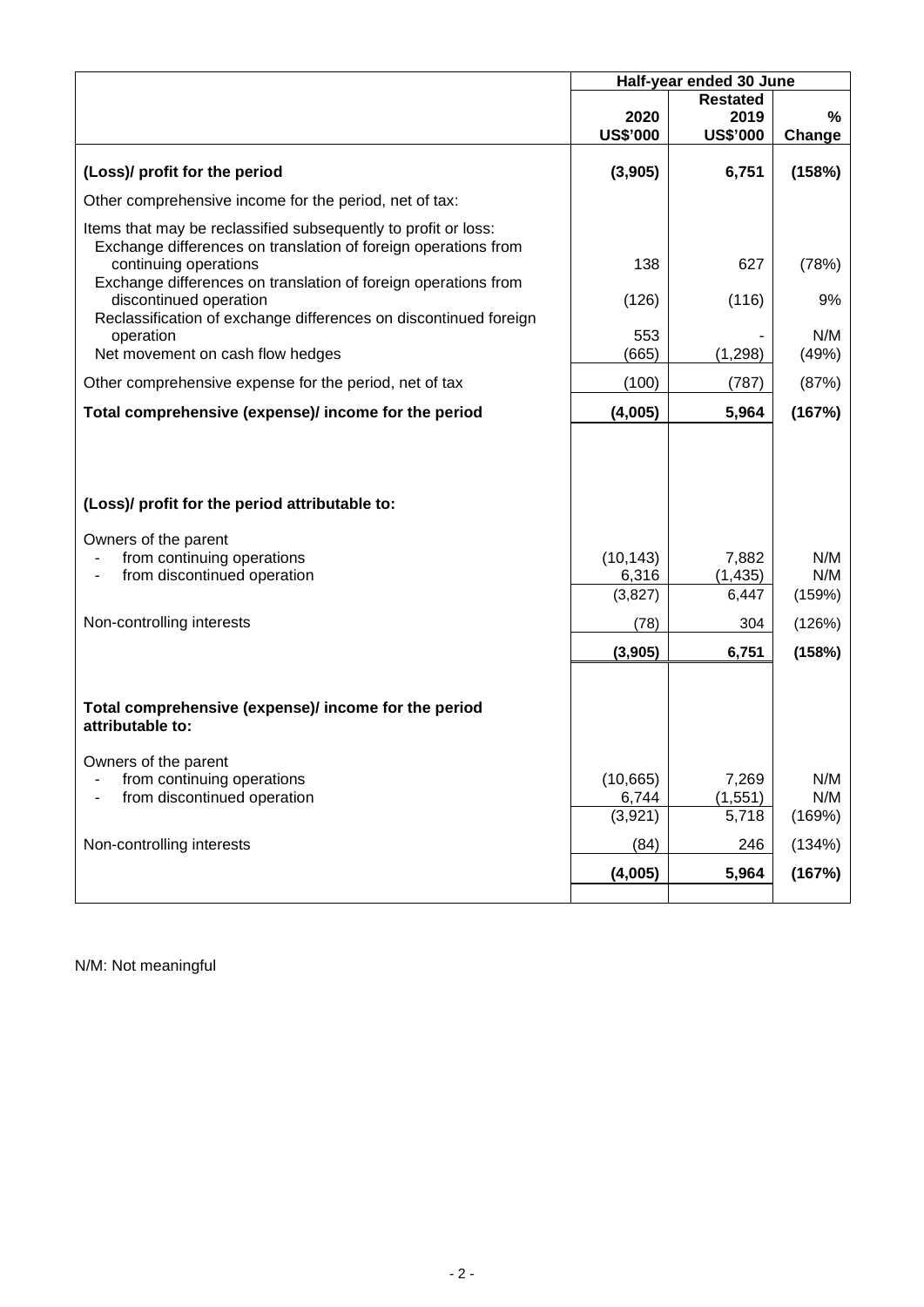|                                  | Group           |                 | Company         |                 |
|----------------------------------|-----------------|-----------------|-----------------|-----------------|
|                                  | 30 June         | 31 December     | 30 June         | 31 December     |
|                                  | 2020            | 2019            | 2020            | 2019            |
|                                  | <b>US\$'000</b> | <b>US\$'000</b> | <b>US\$'000</b> | <b>US\$'000</b> |
| <b>ASSETS</b>                    |                 |                 |                 |                 |
| <b>Non-current assets</b>        |                 |                 |                 |                 |
| Investment properties            | 14,910          | 16,397          |                 |                 |
| Investments                      | 32,015          | 20,026          |                 |                 |
| Investment in subsidiary         |                 |                 | 110,457         | 110,457         |
| Investment in associates         | 24              | 27              |                 |                 |
| Intangible assets                |                 | 3               |                 |                 |
| Property, plant and equipment    | 157,782         | 170,003         | 13              | 6               |
| Right-of-use assets              | 3,046           | 294,201         | 251             | 340             |
| Rental deposit                   | 508             | 6,964           |                 |                 |
| Deferred tax assets              | 175             | 209             |                 |                 |
| <b>Total non-current assets</b>  | 208,460         | 507,830         | 110,721         | 110,803         |
|                                  |                 |                 |                 |                 |
| <b>Current assets</b>            |                 |                 |                 |                 |
| Investments                      | 1,314           | 1,945           |                 |                 |
| Properties under development     | 3,389           |                 |                 |                 |
| Loans receivable                 | 3,597           | 950             |                 |                 |
| Derivative financial instruments |                 | 42              |                 |                 |
| Finance lease receivable         | 7,497           | 7,580           |                 |                 |
| Accounts receivable              | 1,248           | 7,381           |                 |                 |
| Amount due from subsidiary       |                 |                 | 2,974           | 3,428           |
| Prepayments, deposits and other  |                 |                 |                 |                 |
| receivables                      | 4,414           | 8,497           | 213             | 328             |
| Tax recoverable                  |                 | 945             |                 |                 |
| Deposits pledged as collateral   | 1,839           | 2,819           |                 |                 |
| Cash and bank balances           | 31,084          | 56,089          | 303             | 2,850           |
| <b>Total current assets</b>      | 54,382          | 86,248          | 3,490           | 6,606           |
| <b>Total assets</b>              | 262,842         | 594,078         | 114,211         | 117,409         |
|                                  |                 |                 |                 |                 |

## **1 (b) (i) A statement of financial position for the group and the issuer, together with a comparative statement as at the end of the immediately preceding financial year.**

# NOTES:

The Group's non-current assets decreased by \$299.3 million from \$507.8 million on 31 December 2019 to \$208.5 million on 30 June 2020. Material variances are as follows:

- 1) Decrease in investment properties by \$1.5 million mainly due to disposal of investment property offset by new investments;
- 2) Increase in investments of \$12.0 million mainly due to investments in the Group's  $7<sup>th</sup>$  and  $8<sup>th</sup>$  Hong Kong property projects in 1H2020 (please see announcements dated 9 January 2020 and 22 May 2020 respectively);
- 3) Decrease in property, plant and equipment of \$12.2 million mainly due to depreciation as well as impairment of ships as a result of severe deterioration in the ships' value-in-use caused by Covid-19 pandemic; and
- 4) Decrease in right-of-use assets of \$291.2 million and rental deposits of \$6.5 million following deconsolidation of Uni-Asia Hotels Limited group of companies which accounted for the bulk of right-of-use hotel assets and rental deposits in the Group's balance sheet as at 31 December 2019 (please refer to announcement dated 26 June 2020 for more information on the disposal of the Group's controlling stake in Uni-Asia Hotels Limited group of companies).

The Group's current assets decreased by \$31.8 million from \$86.2 million on 31 December 2019 to \$54.4 million on 30 June 2020. Material variances are as follows:

- 1) Recognition of \$3.4 million properties under development for inventories of the Group's ALERO develop for sale projects;
- 2) Increase in loan receivable by \$2.6 million due to short-term loans provided to the Group's investment;
- 3) Decrease in accounts receivable of \$6.1 million as well as decrease in prepayments, deposits and other receivables of \$4.1 million mainly due to deconsolidation of Uni-Asia Hotels Limited group's assets; and
- 4) Decrease in cash and bank balances by \$25.0 million. Please see notes to statement of cash flows on page 7 for further information.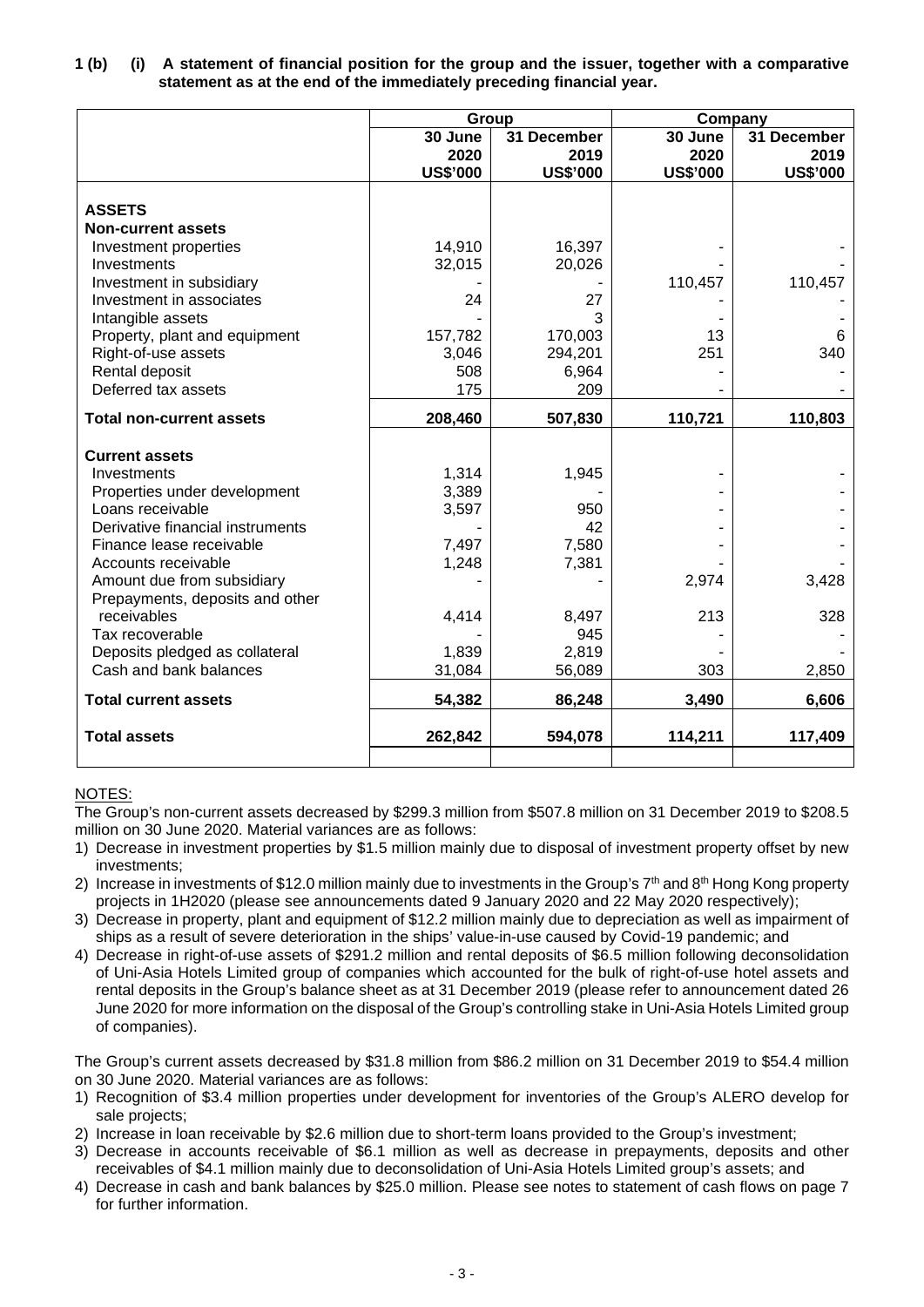|                                                       | Group           |                 |                 | Company         |  |  |
|-------------------------------------------------------|-----------------|-----------------|-----------------|-----------------|--|--|
|                                                       | 30 June         | 31 December     | 30 June         | 31 December     |  |  |
|                                                       | 2020            | 2019            | 2020            | 2019            |  |  |
|                                                       | <b>US\$'000</b> | <b>US\$'000</b> | <b>US\$'000</b> | <b>US\$'000</b> |  |  |
| <b>EQUITY</b>                                         |                 |                 |                 |                 |  |  |
| Equity attributable to owners of the                  |                 |                 |                 |                 |  |  |
| parent                                                |                 |                 |                 |                 |  |  |
| Share capital                                         | 113,174         | 113,174         | 113,174         | 113,174         |  |  |
| Retained earnings                                     | 9,004           | 14,055          | 284             | 2,470           |  |  |
| Hedging reserve                                       | (1, 152)        | (487)           |                 |                 |  |  |
| Exchange reserve                                      | 2,305           | 1,734           |                 |                 |  |  |
| Capital reserve                                       | (2, 877)        | (2,877)         |                 |                 |  |  |
| Total equity attributable to owners of                |                 |                 |                 |                 |  |  |
| the parent                                            | 120,454         | 125,599         | 113,458         | 115,644         |  |  |
| Non-controlling interests                             | 586             | 469             |                 |                 |  |  |
| <b>Total equity</b>                                   | 121,040         | 126,068         | 113,458         | 115,644         |  |  |
|                                                       |                 |                 |                 |                 |  |  |
| <b>LIABILITIES</b>                                    |                 |                 |                 |                 |  |  |
| <b>Non-current liabilities</b>                        |                 |                 |                 |                 |  |  |
| <b>Borrowings</b>                                     | 80,538          | 71,289          |                 |                 |  |  |
| Lease liabilities<br>Derivative financial instruments | 4,748           | 286,212         | 79              | 171             |  |  |
| Deferred tax liabilities                              | 733<br>496      | 579<br>502      |                 |                 |  |  |
| Other payables                                        | 56              | 82              |                 |                 |  |  |
|                                                       |                 |                 |                 |                 |  |  |
| <b>Total non-current liabilities</b>                  | 86,571          | 358,664         | 79              | 171             |  |  |
| <b>Current liabilities</b>                            |                 |                 |                 |                 |  |  |
| <b>Borrowings</b>                                     | 45,862          | 71,287          |                 | 743             |  |  |
| Lease liabilities                                     | 3,133           | 23,685          | 178             | 180             |  |  |
| Due to Tokumei Kumiai investors                       | 1,432           | 1,194           |                 |                 |  |  |
| Derivative financial instruments                      | 865             | 496             |                 |                 |  |  |
| Accounts payable                                      | 170             | 4,002           |                 |                 |  |  |
| Amount due to subsidiary                              |                 |                 | 265             | 265             |  |  |
| Other payables and accruals                           | 3,733           | 8,012           | 231             | 406             |  |  |
| Income tax payable                                    | 36              | 670             |                 |                 |  |  |
| <b>Total current liabilities</b>                      | 55,231          | 109,346         | 674             | 1,594           |  |  |
| <b>Total liabilities</b>                              | 141,802         | 468,010         | 753             | 1,765           |  |  |
|                                                       |                 |                 |                 |                 |  |  |
| <b>Total equity and liabilities</b>                   | 262,842         | 594,078         | 114,211         | 117,409         |  |  |
|                                                       |                 |                 |                 |                 |  |  |

## NOTES:

Total liabilities decreased by \$326.2 million from \$468.0 million on 31 December 2019 to \$141.8 million on 30 June 2020. Material variances are as follows:

1) Decrease in total borrowings (including both current and non-current) of the Group by \$16.2 million mainly due to scheduled repayment of borrowings as well as deconsolidation of Uni-Asia Hotels Limited group's borrowings;

2) Decrease in total lease liabilities (including both current and non-current) of the Group by \$302.0 million mainly due to deconsolidation of Uni-Asia Hotels Limited group's lease liabilities;

3) Decrease in accounts payable by \$3.8 million as well as other payables and accruals by \$4.3 million mainly due to deconsolidation of Uni-Asia Hotels Limited group's liabilities.

Current liabilities exceeded current assets by \$0.8 million as at 30 June 2020 mainly due to the inclusion of \$3.1 million current lease liabilities, the exclusion of which will result in a positive working capital.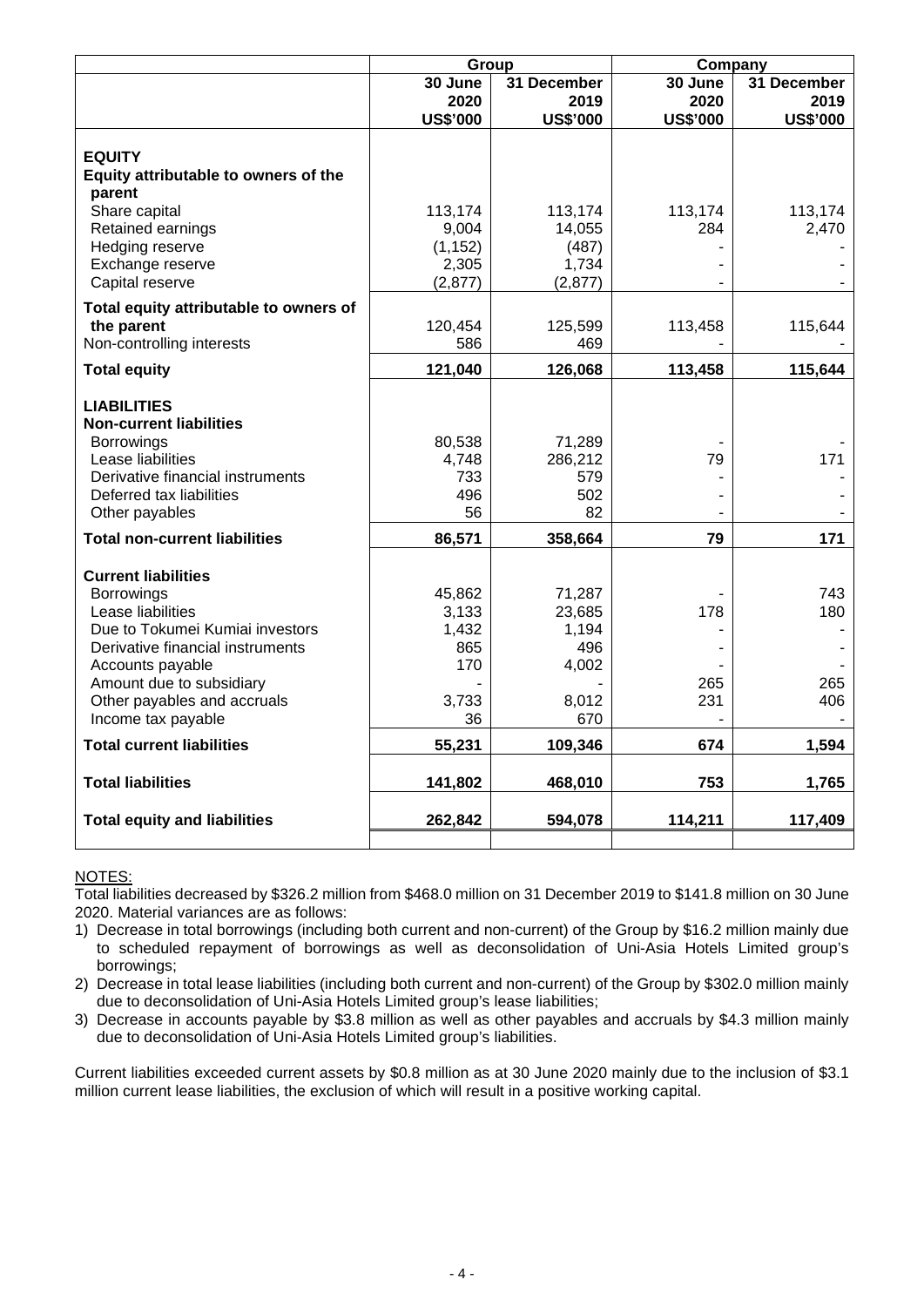# **1 (b) (ii) Aggregate amount of group's borrowings and debt securities.**

|                                                                                          |                                   | As at 30 June 2020                  | As at 31 December 2019            |                                     |  |
|------------------------------------------------------------------------------------------|-----------------------------------|-------------------------------------|-----------------------------------|-------------------------------------|--|
|                                                                                          | <b>Secured</b><br><b>US\$'000</b> | <b>Unsecured</b><br><b>US\$'000</b> | <b>Secured</b><br><b>US\$'000</b> | <b>Unsecured</b><br><b>US\$'000</b> |  |
| Amount repayable in one year or<br>less, or on demand<br>Amount repayable after one year | 33,380<br>80,538                  | 12,482                              | 53,158<br>64,652                  | 18,129<br>6,637                     |  |
| <b>Total</b>                                                                             | 113,918                           | 12,482                              | 117,810                           | 24,766                              |  |
|                                                                                          |                                   |                                     |                                   |                                     |  |

## **Details of any collateral**

The Group's borrowings as at 30 June 2020 are secured by means of:

- legal mortgages over certain cash deposits of a subsidiary
- legal mortgages over investment properties and properties under development of subsidiaries
- legal mortgages over vessels of subsidiaries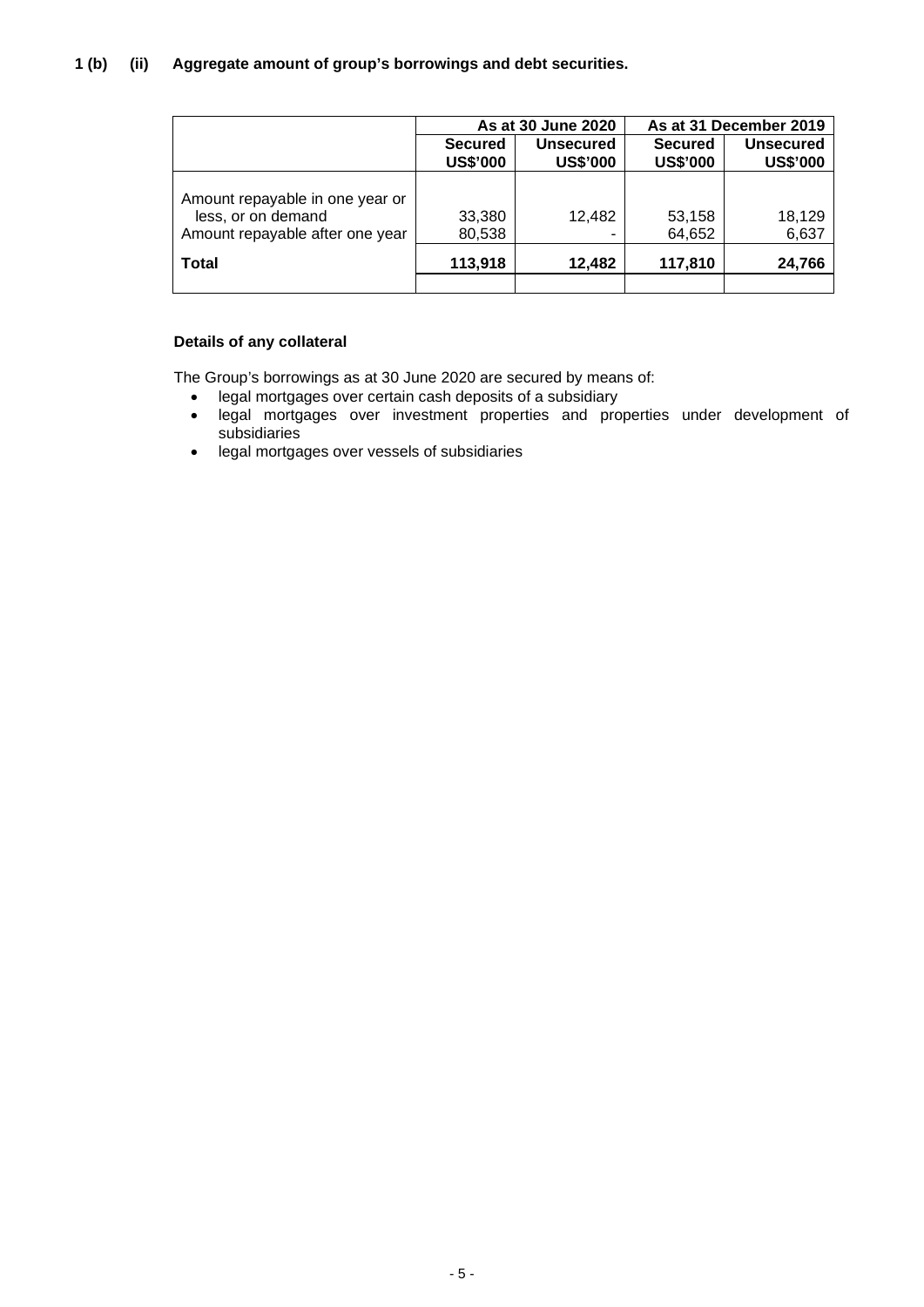#### **1 (c) A statement of cash flows for the group, together with a comparative statement for the corresponding period of the immediately preceding financial year.**

|                                                                                                                                                                                                                                                                                                                                                                                                                                                                                                                                                                                                                                                                                                                                          |             | Half-year ended 30 June                                                                                                            |                                                                                                                                    |
|------------------------------------------------------------------------------------------------------------------------------------------------------------------------------------------------------------------------------------------------------------------------------------------------------------------------------------------------------------------------------------------------------------------------------------------------------------------------------------------------------------------------------------------------------------------------------------------------------------------------------------------------------------------------------------------------------------------------------------------|-------------|------------------------------------------------------------------------------------------------------------------------------------|------------------------------------------------------------------------------------------------------------------------------------|
|                                                                                                                                                                                                                                                                                                                                                                                                                                                                                                                                                                                                                                                                                                                                          | <b>Note</b> | 2020<br><b>US\$'000</b>                                                                                                            | 2019<br><b>US\$'000</b>                                                                                                            |
| <b>Cash flows from operating activities</b>                                                                                                                                                                                                                                                                                                                                                                                                                                                                                                                                                                                                                                                                                              |             |                                                                                                                                    |                                                                                                                                    |
| (Loss)/ profit before tax from continuing operations<br>Loss from discontinued operation, before tax<br>Gain from deconsolidation of subsidiary                                                                                                                                                                                                                                                                                                                                                                                                                                                                                                                                                                                          |             | (9,648)<br>(18, 252)<br>24,435                                                                                                     | 8,282<br>(1,400)                                                                                                                   |
| (Loss)/ profit before tax                                                                                                                                                                                                                                                                                                                                                                                                                                                                                                                                                                                                                                                                                                                |             | (3, 465)                                                                                                                           | 6,882                                                                                                                              |
| Adjustments for:<br>Investment returns<br>Amortisation and depreciation<br>Depreciation of right-of-use assets<br>Gain from deconsolidation of subsidiary<br>Gain on disposal of property, plant and equipment<br>Impairment of property, plant and equipment<br>Impairment of loan receivable<br>Impairment/ (reversal of impairment) of receivables<br>Net foreign exchange loss<br>Interest income<br>Finance costs - interest expense<br>Finance costs - lease interest<br>Finance costs - others<br>Share of results of an associate<br>Allocation to Tokumei Kumiai investors                                                                                                                                                      |             | (2,206)<br>5,560<br>13,984<br>(24, 435)<br>7,920<br>1,050<br>75<br>64<br>(487)<br>2,284<br>3,114<br>103<br>3<br>(90)               | (5,696)<br>5,240<br>10,589<br>(4, 226)<br>(145)<br>304<br>(462)<br>2,745<br>2,332<br>220<br>32<br>1,536                            |
| Operating cash flows before changes in working capital                                                                                                                                                                                                                                                                                                                                                                                                                                                                                                                                                                                                                                                                                   |             | 3,474                                                                                                                              | 19,351                                                                                                                             |
| Changes in working capital:<br>Net change in properties under development<br>Net change in accounts receivable<br>Net change in prepayments, deposits and other receivables<br>Net change in accounts payable<br>Net change in other payables, accruals and deferred income<br>Cash flows generated from operations                                                                                                                                                                                                                                                                                                                                                                                                                      |             | (3,376)<br>4,116<br>1,507<br>(1, 151)<br>(2,749)<br>1,821                                                                          | 537<br>(455)<br>(509)<br>118<br>19,042                                                                                             |
| Interest received on bank balances<br>Tax paid                                                                                                                                                                                                                                                                                                                                                                                                                                                                                                                                                                                                                                                                                           |             | 91<br>(73)                                                                                                                         | 157<br>(979)                                                                                                                       |
| Net cash flows generated from operating activities                                                                                                                                                                                                                                                                                                                                                                                                                                                                                                                                                                                                                                                                                       | [A]         | 1,839                                                                                                                              | 18,220                                                                                                                             |
| <b>Cash flows from investing activities</b>                                                                                                                                                                                                                                                                                                                                                                                                                                                                                                                                                                                                                                                                                              |             |                                                                                                                                    |                                                                                                                                    |
| Purchase of investment properties<br>Purchase of investments<br>Proceeds from sale of investment property<br>Proceeds from redemption/ sale of investments<br>Deconsolidation of subsidiary/consolidated entity<br>Proceeds from finance lease<br>Hotel lease deposit (payment)/ refund<br>Deposits for small residential projects payment<br>Purchase of property, plant and equipment<br>Proceeds from disposal of property, plant and equipment<br>Net contribution/ (redemption) from Tokumei Kumiai investors<br>Net loans advanced to investee companies<br>Interest received from loans and finance leases<br>Net decrease in deposits pledged as collateral<br>Income proceeds from investments<br>Proceeds from property rental |             | (5, 337)<br>(14, 296)<br>8,329<br>3,287<br>(9,983)<br>122<br>(1,270)<br>75<br>(1, 722)<br>318<br>(100)<br>373<br>955<br>141<br>261 | (4,951)<br>(1, 595)<br>4,727<br>3,043<br>(1,886)<br>196<br>295<br>(437)<br>27,581<br>(681)<br>(1, 149)<br>255<br>396<br>118<br>312 |
| Net cash flows (used in)/ generated from investing activities                                                                                                                                                                                                                                                                                                                                                                                                                                                                                                                                                                                                                                                                            | [B]         | (18, 847)                                                                                                                          | 26,224                                                                                                                             |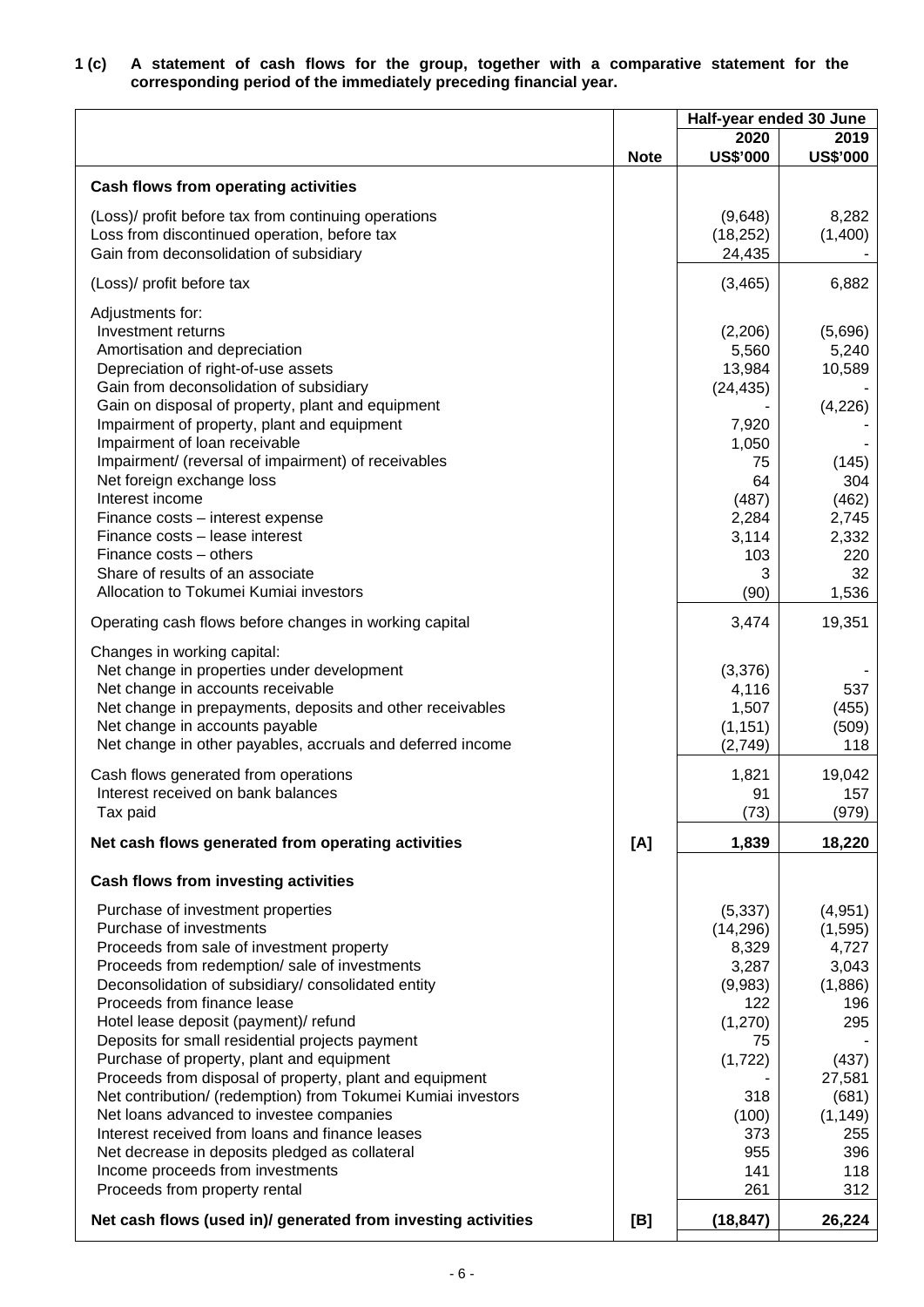|                                                                                                                                                                                                                                         |             | Half-year ended 30 June                                                   |                                                                          |
|-----------------------------------------------------------------------------------------------------------------------------------------------------------------------------------------------------------------------------------------|-------------|---------------------------------------------------------------------------|--------------------------------------------------------------------------|
|                                                                                                                                                                                                                                         |             | 2020                                                                      | 2019                                                                     |
|                                                                                                                                                                                                                                         | <b>Note</b> | <b>US\$'000</b>                                                           | <b>US\$'000</b>                                                          |
| Cash flows from financing activities                                                                                                                                                                                                    |             |                                                                           |                                                                          |
| Net proceeds from issue of shares<br>Proceeds from borrowings<br>Repayment of borrowings<br>Interest and other finance cost paid<br>Lease principal paid<br>Lease interest paid<br>Dividend paid<br>Payment to non-controlling interest |             | 39,063<br>(27, 505)<br>(2,797)<br>(12, 976)<br>(2,699)<br>(1,224)<br>(27) | 4,017<br>8,107<br>(34, 953)<br>(2,856)<br>(9,390)<br>(2, 332)<br>(2,693) |
| Net cash flows used in financing activities                                                                                                                                                                                             | [C]         | (8, 165)                                                                  | (40,100)                                                                 |
| Net (decrease)/ increase in cash and bank balances                                                                                                                                                                                      |             | (25, 173)                                                                 | 4,344                                                                    |
| Movements in cash and bank balances:<br>Cash and bank balances at beginning of the period<br>Net (decrease)/ increase in cash and bank balances<br>Effects of foreign exchange rate changes, net                                        |             | 56,089<br>(25, 173)<br>168                                                | 43,462<br>4,344<br>582                                                   |
| Cash and bank balances at end of the period                                                                                                                                                                                             |             | 31,084                                                                    | 48,388                                                                   |

# NOTES:

The Group's cash and bank balances decreased by \$25.0 million in 1H2020 after the effects of foreign exchange rate changes. Material items are listed below. This statement of cash flows includes the cash flows of deconsolidated Uni-Asia Hotels Limited group up until Uni-Asia Hotels Limited group was disposed of on 26 June 2020.

- [A] Cash flows generated from operating activities amounted to \$1.8 million for 1H2020 compared to \$18.2 million for 1H2019. Due to the impact of Covid-19 pandemic, operating cash flows from charter income and hotel income were severely impacted resulting in the decrease in operating cash flows for 1H2020. Expenditure for new properties under development (ALERO projects) of \$3.4 million included in cash outflow from operating activities 1H2020 further reduce 1H2020's operating cash flows.
- [B] Cash flows used in investing activities were \$18.8 million for 1H2020.

Main cash inflows from investing activities include:

- i) proceeds from sale of an investment property of \$8.3 million; and
- ii) proceeds from redemption/sale of investments of \$3.3 million, of which \$1.5 million pertained to small residential property projects (ALERO projects) and \$1.8 million pertained to ship investment.

Main cash outflows from investing activities include:

- i) investment in investment properties (ALERO projects) of \$5.3 million;
- ii) purchase of investments of \$14.3 million, of which \$11.4 million pertained to the Group's  $7<sup>th</sup>$  and  $8<sup>th</sup>$  Hong Kong property projects and \$2.9 million pertained to small residential property projects (ALERO projects);
- iii) cash outflow of \$10.0 million as a result of deconsolidation of Uni-Asia Hotels Limited group;
- iv) payment of hotel lease deposit of \$1.3 million; and
- v) increase in property, plant and equipment of \$1.7 million due to capitalisation of drydocking expenses.
- [C] Cash flows used in financing activities were \$8.2 million in 1H2020.

Main cash outflows from financing activities include:

- i) repayments of borrowings offset by proceeds from borrowings in 1H2020;
- ii) interest and other finance cost paid of \$2.8 million;
- iii) fixed lease payments classified as lease principal paid (amounting to \$13.0 million) and lease interest paid (amounting to \$2.7 million); and
- iv) final dividend of \$1.2 million for FY2019 approved in AGM was paid in 2Q2020.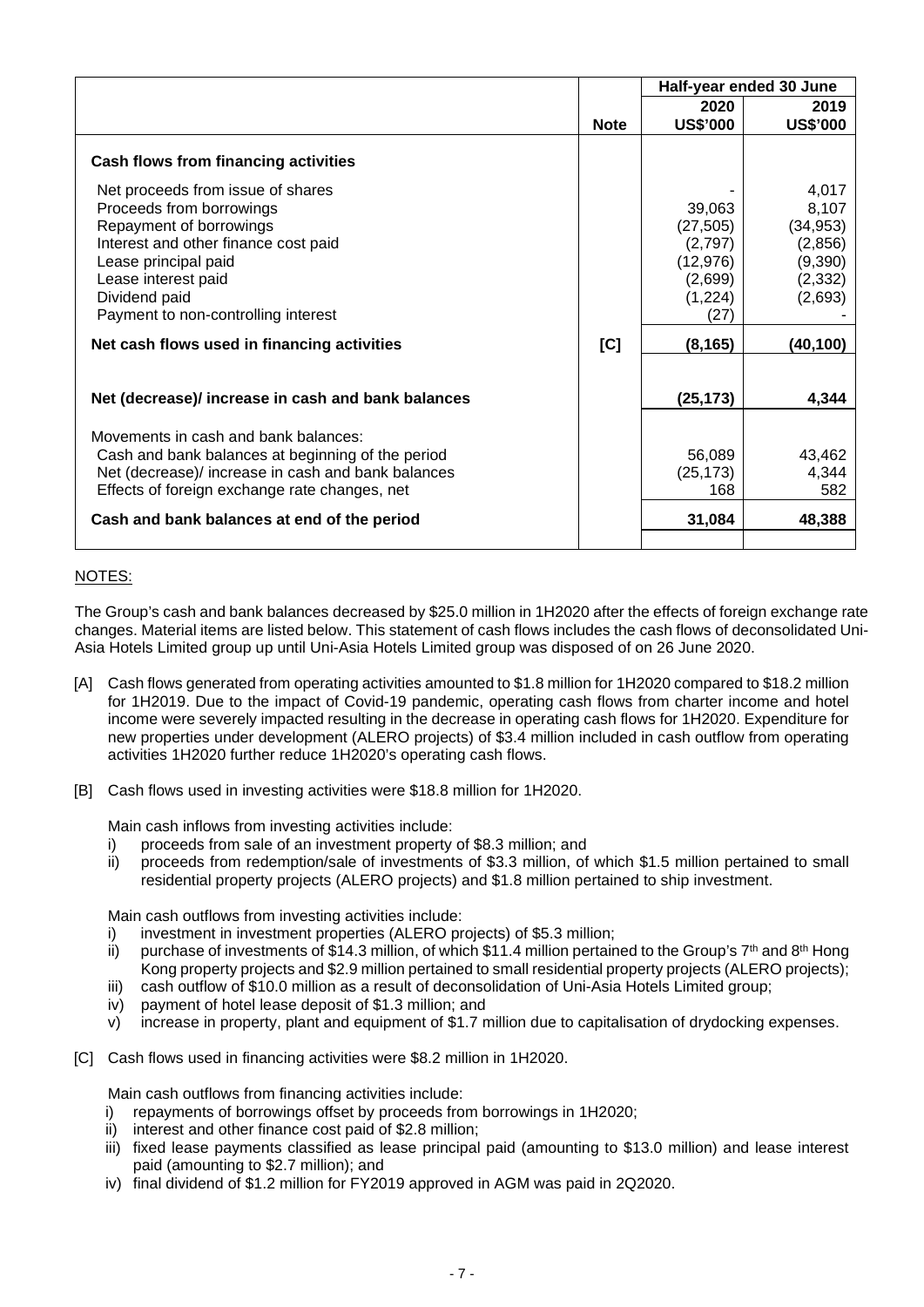**1 (d) (i) A statement for the group and the issuer showing either (i) all changes in equity or (ii) changes in equity other than those arising from capitalization issues and distributions to shareholders, together with a comparative statement for the corresponding period of the immediately preceding financial year.**

| Group                                                                                  | <b>Share</b><br>capital | <b>Retained</b><br>earnings | Hedging<br>reserve | <b>Exchange</b><br>reserve | Capital<br>reserve | <b>Total equity</b><br>attributable to<br>owners of the<br>parent | Non-<br>controlling<br><b>interests</b> | <b>Total</b><br>equity |
|----------------------------------------------------------------------------------------|-------------------------|-----------------------------|--------------------|----------------------------|--------------------|-------------------------------------------------------------------|-----------------------------------------|------------------------|
|                                                                                        | <b>US\$'000</b>         | <b>US\$'000</b>             | <b>US\$'000</b>    | <b>US\$'000</b>            | <b>US\$'000</b>    | <b>US\$'000</b>                                                   | <b>US\$'000</b>                         | <b>US\$'000</b>        |
| At 1 January 2019<br>Adjustments due to first time                                     | 109,276                 | 18,667                      | 695                | 1,498                      | (2,899)            | 127,237                                                           | 6,095                                   | 133,332                |
| adoption of IFRS 16                                                                    |                         | (8,707)                     |                    |                            |                    | (8,707)                                                           | (32)                                    | (8,739)                |
| Profit for the period<br>Other comprehensive                                           |                         | 6,447                       |                    |                            |                    | 6,447                                                             | 304                                     | 6,751                  |
| (expense)/ income                                                                      |                         |                             | (1,231)            | 502                        |                    | (729)                                                             | (58)                                    | (787)                  |
| Total comprehensive<br>income/ (expense)<br>Shares issued<br>Acquisition of additional | 3,898                   | 6,447                       | (1,231)            | 502                        |                    | 5,718<br>3,898                                                    | 246                                     | 5,964<br>3,898         |
| interests in a subsidiary<br>Distribution to owners -                                  |                         | 199                         |                    |                            |                    | 199                                                               | (199)                                   |                        |
| FY2018 dividend<br>FY2019 interim dividend                                             |                         | (2,693)<br>(1, 141)         |                    |                            |                    | (2,693)<br>(1, 141)                                               |                                         | (2,693)<br>(1, 141)    |
| At 30 June 2019                                                                        | 113,174                 | 12,772                      | (536)              | 2,000                      | (2,899)            | 124,511                                                           | 6,110                                   | 130,621                |
| At 1 January 2020                                                                      | 113,174                 | 14,055                      | (487)              | 1,734                      | (2,877)            | 125,599                                                           | 469                                     | 126,068                |
| Loss for the period                                                                    |                         | (3,827)                     | $\blacksquare$     |                            |                    | (3,827)                                                           | (78)                                    | (3,905)                |
| Other comprehensive<br>(expense)/ income                                               |                         |                             | (665)              | 571                        |                    | (94)                                                              | (6)                                     | (100)                  |
| Total comprehensive<br>(expense)/ income<br>Disposal of interests in a                 |                         | (3,827)                     | (665)              | 571                        |                    | (3,921)                                                           | (84)                                    | (4,005)                |
| subsidiary                                                                             |                         |                             |                    |                            |                    |                                                                   | 228                                     | 228                    |
| Payment to non-controlling<br>interest<br>Distribution to owners -                     |                         |                             |                    |                            |                    |                                                                   | (27)                                    | (27)                   |
| FY2019 final dividend                                                                  |                         | (1, 224)                    |                    |                            |                    | (1,224)                                                           |                                         | (1, 224)               |
| At 30 June 2020                                                                        | 113,174                 | 9,004                       | (1, 152)           | 2,305                      | (2, 877)           | 120,454                                                           | 586                                     | 121,040                |
|                                                                                        |                         |                             |                    |                            |                    |                                                                   |                                         |                        |

| Company                                          | Share capital<br><b>US\$'000</b> | <b>Retained earnings/</b><br>(Accumulated losses)<br><b>US\$'000</b> | <b>Total equity</b><br><b>US\$'000</b> |
|--------------------------------------------------|----------------------------------|----------------------------------------------------------------------|----------------------------------------|
| At 1 January 2019                                | 109,276                          | 3,035                                                                | 112,311                                |
| Profit for the period                            |                                  | 1,032                                                                | 1,032                                  |
| Total comprehensive income                       | $\overline{\phantom{0}}$         | 1.032                                                                | 1,032                                  |
| Shares issued                                    | 3,898                            |                                                                      | 3,898                                  |
| Distribution to owners - FY2018 dividend         |                                  | (2,693)                                                              | (2,693)                                |
| Distribution to owners - FY2019 interim dividend |                                  | (1, 141)                                                             | (1, 141)                               |
| At 30 June 2019                                  | 113,174                          | 233                                                                  | 113,407                                |
| At 1 January 2020                                | 113,174                          | 2,470                                                                | 115.644                                |
| Loss for the period                              |                                  | (962)                                                                | (962                                   |
| Total comprehensive expense                      | $\blacksquare$                   | (962)                                                                | (962)                                  |
| Distribution to owners - FY2019 final dividend   | $\blacksquare$                   | (1,224)                                                              | (1,224)                                |
| At 30 June 2020                                  | 113,174                          | 284                                                                  | 113,458                                |
|                                                  |                                  |                                                                      |                                        |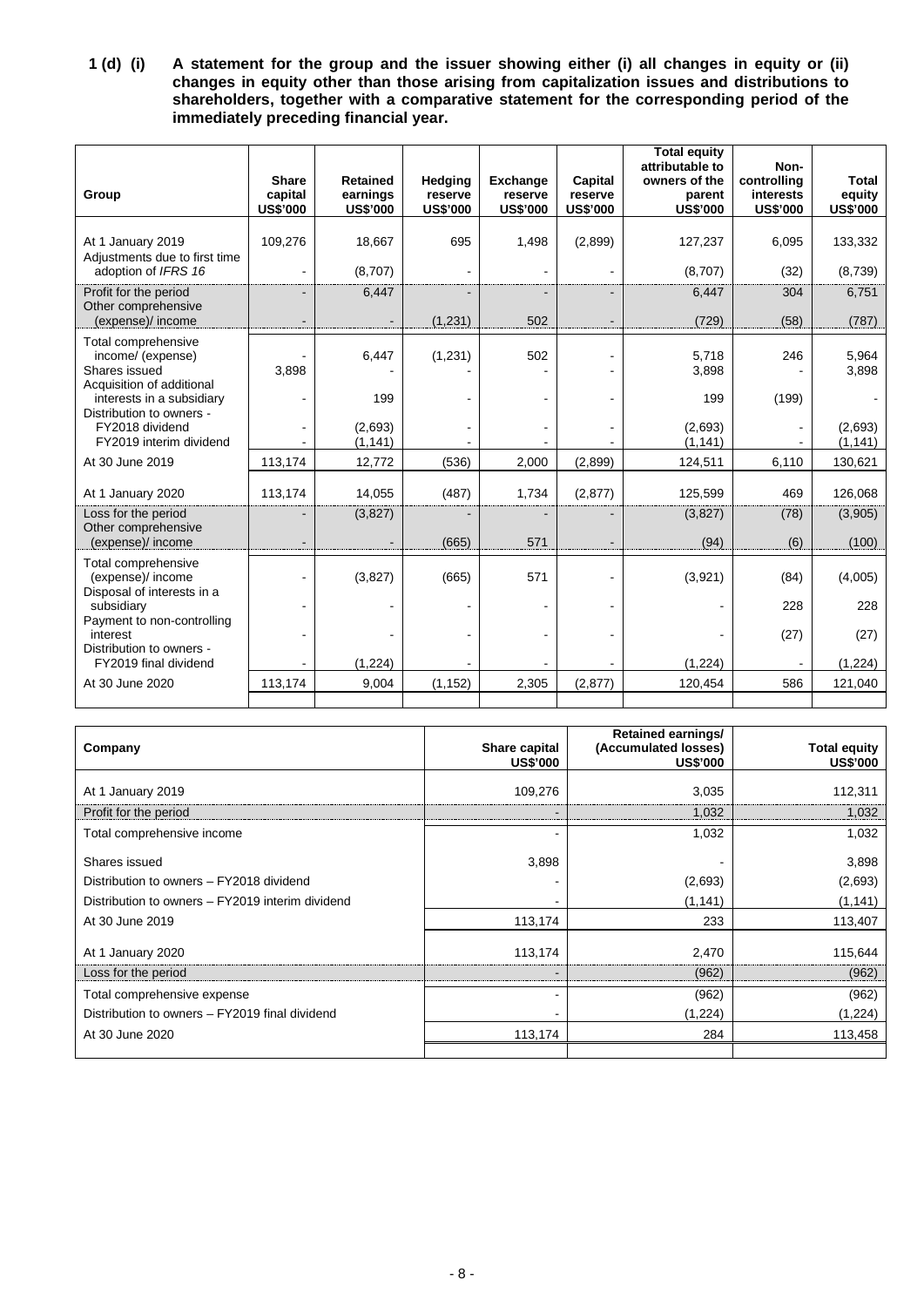**1 (d) (ii) Details of any changes in the company's share capital arising from rights issue, bonus issue, share buy-backs, exercise of share options or warrants, conversion of other issues of equity securities, issue of shares for cash or as consideration for acquisition or for any other purpose since the end of the previous period reported on. State also the number of shares that may be issued on conversion of all the outstanding convertibles as well as the number of shares held as treasury shares, if any, against the total number of issued shares excluding treasury shares of the issuer, as at the end of the current financial period reported on and as at the end of the corresponding period of the immediately preceding financial year.**

During the half-year ended 30 June 2020, there was no change in share capital.

The Company did not have any convertibles or treasury shares as at 30 June 2020, 31 December 2019 and 30 June 2019.

### **1 (d) (iii) To show the total number of issued shares excluding treasury shares as at the end of the current financial period and as at the end of the immediately preceding year.**

|                               | As at 30 June 2020 | As at 31 December 2019 |
|-------------------------------|--------------------|------------------------|
| Total number of issued shares | 78,599,987         | 78,599,987             |

**1 (d) (iv) A statement showing all sales, transfers, disposal, cancellation and/ or use of treasury shares as at the end of the current financial period reported on.**

Not applicable.

**2 Whether the figures have been audited or reviewed and in accordance with which auditing standard or practice.**

The figures have not been audited or reviewed.

**3 Where the figures have been audited or reviewed, the auditors' report (including any qualifications or emphasis of a matter).**

Not applicable.

**4 Whether the same accounting policies and method of computation as in the issuer's most recently audited annual financial statements have been applied.**

The Group has adopted the same accounting policies and method of computation in the financial statements for the current financial period as compared with the audited financial statements for the financial year ended 31 December 2019.

### **5 If there are any changes in the accounting policies and method of computation, including any required by an accounting standard, what has changed, as well as the reasons for, and the effect of the change.**

There are no significant changes to the accounting policies and method of computation in the financial statements for the current financial period as compared with the audited financial statements for the financial year ended 31 December 2019. The adoptions of the new or revised IFRSs that are effective for the annual period beginning 1 January 2020 do not have a significant impact on the Group's results of operations and financial position.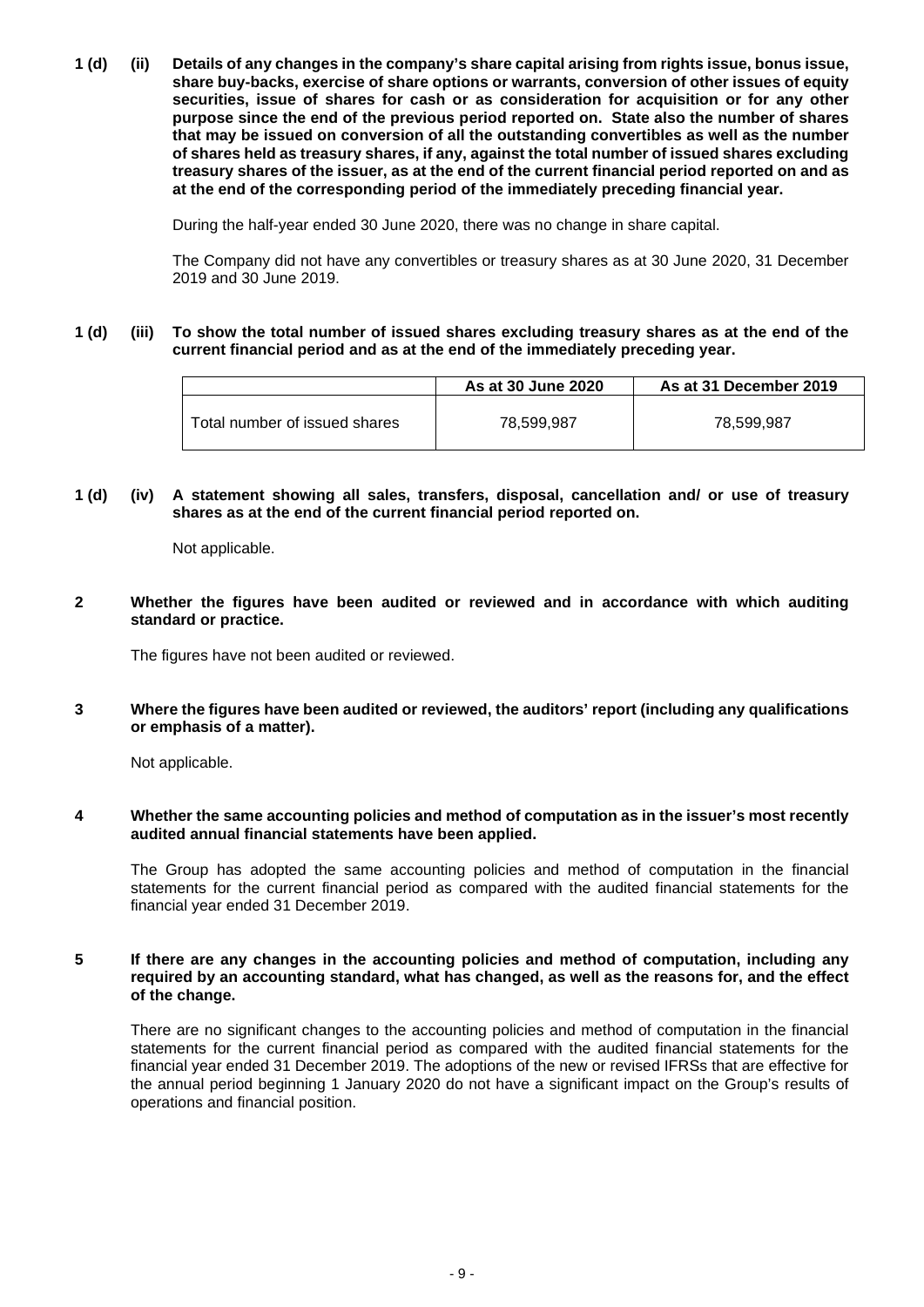**6 Earnings per ordinary share of the group for the current financial period reported on and the corresponding period of the immediately preceding financial year, after deducting any provision for preference dividends.**

|                                                                                                     | Half-year ended 30 June |          |
|-----------------------------------------------------------------------------------------------------|-------------------------|----------|
|                                                                                                     | 2020                    | 2019     |
| Weighted average number of ordinary shares in issue ('000)                                          | 78,600                  | 74,422   |
|                                                                                                     |                         |          |
| <b>Continuing Operations</b>                                                                        |                         |          |
| (Loss)/ profit from continuing operations attributable to owners of the<br>(i)<br>parent (US\$'000) | (10, 143)               | 7,882    |
| (Loss) earnings per share (US cents per share) from continuing<br>operations - basic and diluted    | (12.90)                 | 10.59    |
| <b>Discontinued Operation</b>                                                                       |                         |          |
| (ii) Profit/ (loss) from discontinued operation attributable to owners of the<br>parent (US\$'000)  | 6,316                   | (1, 435) |
| Earnings/ (loss) per share (US cents per share) from discontinued<br>operation - basic and diluted  | 8.04                    | (1.93)   |
| <b>Total</b>                                                                                        |                         |          |
| (iii) (Loss)/ profit attributable to owners of the parent (US\$'000)                                | (3,827)                 | 6,447    |
| (Loss) earnings per share (US cents per share) - basic and diluted                                  | (4.87)                  | 8.66     |
|                                                                                                     |                         |          |

**7 Net asset value for the group per ordinary share based on the total number of issued shares excluding treasury shares of the issuer at the end of the:**

**(a) current financial period reported on; and**

# **(b) immediately preceding financial year.**

|                                                                               | 30 June 2020 | 31 December 2019 |
|-------------------------------------------------------------------------------|--------------|------------------|
| Net asset value per ordinary share based on issued share<br>capital (in US\$) | 1.54         | 1.60             |

**8 A review of the group performance, to the extent necessary for a reasonable understanding of the group's business. It must include discussion of any significant factors that affected the turnover, costs, and earnings for the current financial period report on, including (where applicable) seasonal or cyclical factors; and any material factors that affected the cash flow, working capital, assets or liabilities of the group during current financial period reported on:**

#### **Review of Income Statement**

#### **Total Income**

Following the deconsolidation of Uni-Asia Hotels Limited group, the net results of Uni-Asia Hotels Limited group is considered results from discontinued operation and is reported as a separate line item in the income statement. Accordingly, the hotel income from hotel operations pre-deconsolidation is not included as part of the Group's total income. The income statement for 1H2019 was restated in accordance with the requirements of *IFRS 5* on accounting for discontinued operations. Total income of the Group excluding hotel operations was \$21.6 million for 1H2020 and \$28.8 million for restated 1H2019. Changes in major components of total income, including charter income, fee income and investment returns are explained below.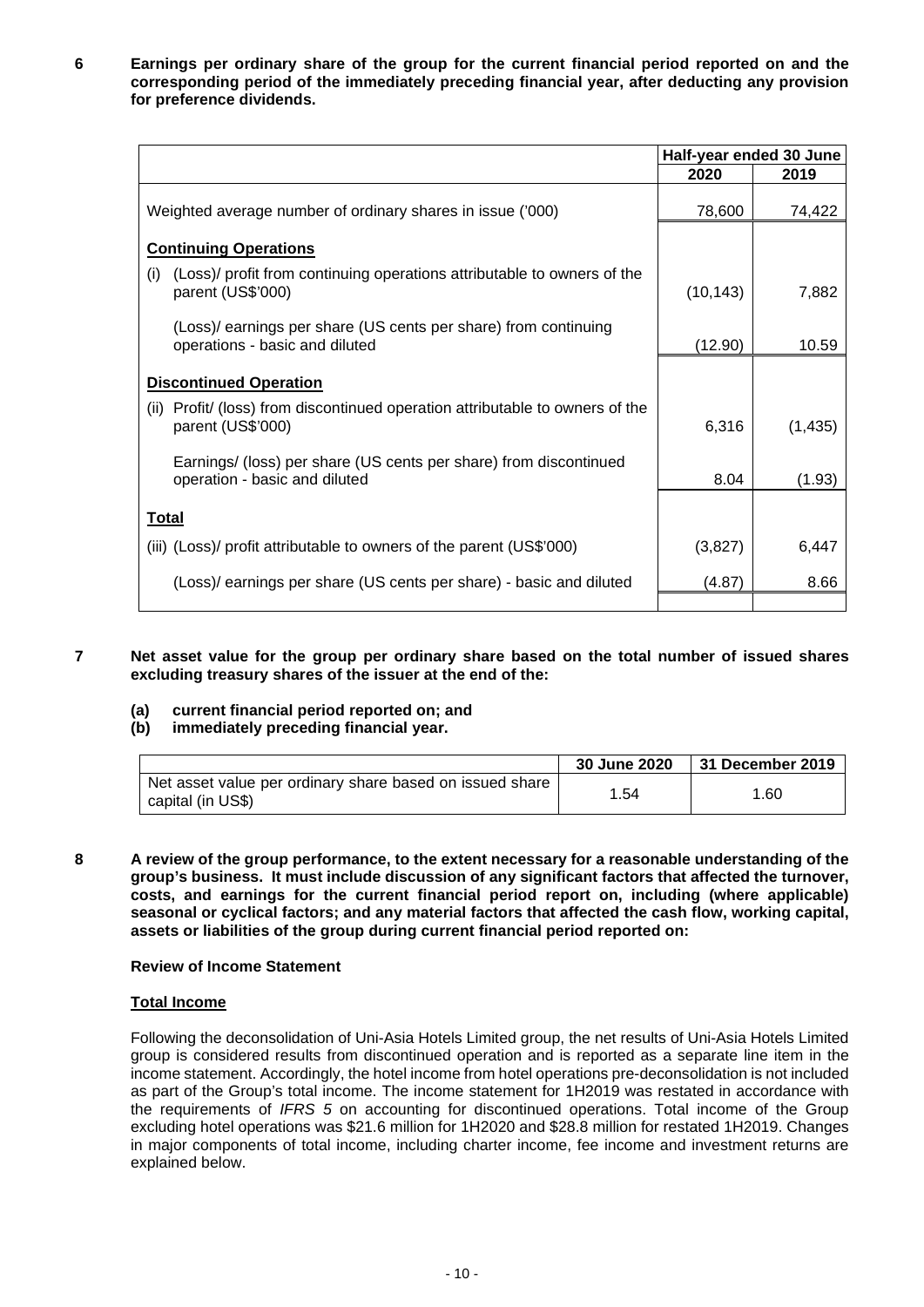# (i) Charter Income

Charter income decreased by 25% from \$18.2 million in 1H2019 to \$13.7 million in 1H2020. The Covid-19 pandemic had severely impacted shipping market globally especially due to strict lock-down measures imposed by many countries. The Group's ships under short-term spot charter rates as well as ships which charters were due for renewal were badly affected.

# (ii) Fee Income

|                                       | Half-year ended 30 June |                 |        |
|---------------------------------------|-------------------------|-----------------|--------|
|                                       | 2020                    | 2019            | %      |
| <b>Breakdown of Fee Income:</b>       | <b>US\$'000</b>         | <b>US\$'000</b> | Change |
| Asset management & administration fee | 1,668                   | 1,630           | 2%     |
| Arrangement and agency fee            | 1,753                   | 1,238           | 42%    |
| Brokerage commission                  | 1,211                   | 956             | 27%    |
| Incentive fee                         | 196                     | 489             | (60%)  |
|                                       | 4,828                   | 4,313           | 12%    |
|                                       |                         |                 |        |

Total fee income, at \$4.8 million for 1H2020, represents a 12% increase from 1H2019. Recurring asset management and administration fee income earned in 1H2020 remained around the same level as that in 1H2019. Arrangement and agency fee for 1H2020 increased by 42% due to more arrangement deal transactions in 1H2020 for both shipping and property assets. Increase in brokerage commission was due to more brokerage commission deals closed in 1H2020. Incentive fees decreased due to fewer disposal of assets under management in 1H2020.

### (iii) Investment Returns

|                                                                              | Half-year ended 30 June |                 |        |
|------------------------------------------------------------------------------|-------------------------|-----------------|--------|
|                                                                              | 2020                    | 2019            | %      |
| <b>Breakdown of Investment Returns:</b>                                      | <b>US\$'000</b>         | <b>US\$'000</b> | Change |
| Realised gain on investment property<br>Realised gain/ (loss) on investments | 1,403                   | 646             | 117%   |
| - shipping                                                                   | 76                      | 442             | (83%)  |
| - small residential property projects                                        | 92                      | 125             | (26%)  |
| - listed shares                                                              | 15                      | 26              | (42%)  |
| - others                                                                     | (31)                    |                 | N/M    |
| Property rental income                                                       | 245                     | 334             | (27%)  |
| Fair value adjustments on investments                                        |                         |                 |        |
| - shipping                                                                   | (224)                   |                 | N/M    |
| - commercial office/ industrial property projects                            | 871                     | 4,202           | (79%)  |
| - small residential property projects                                        | 34                      | (40)            | (185%) |
| - listed shares                                                              | (362)                   | (39)            | N/M    |
| Net adjustments on derivative financial instruments                          | 87                      |                 | N/M    |
|                                                                              | 2,206                   | 5,696           | (61%)  |

Investment returns for 1H2020 was a gain of \$2.2 million compared to \$5.7 million for 1H2019.

Realised gain of investment property investments contributed \$1.4 million to investment returns for 1H2020.

Fair valuation gain from the Group's  $4<sup>th</sup>$  and  $5<sup>th</sup>$  Hong Kong property projects contributed \$0.9 million in investment returns offset by fair valuation loss of \$0.2 million and \$0.4 million for shipping and listed shares investments respectively.

# **Total Operating Expenses**

Employee benefits expenses decreased by 5% for 1H2020 compared to restated 1H2019. Amortisation and depreciation increased by 6% due to increase in property, plant and equipment arising from capitalised drydocking expenses.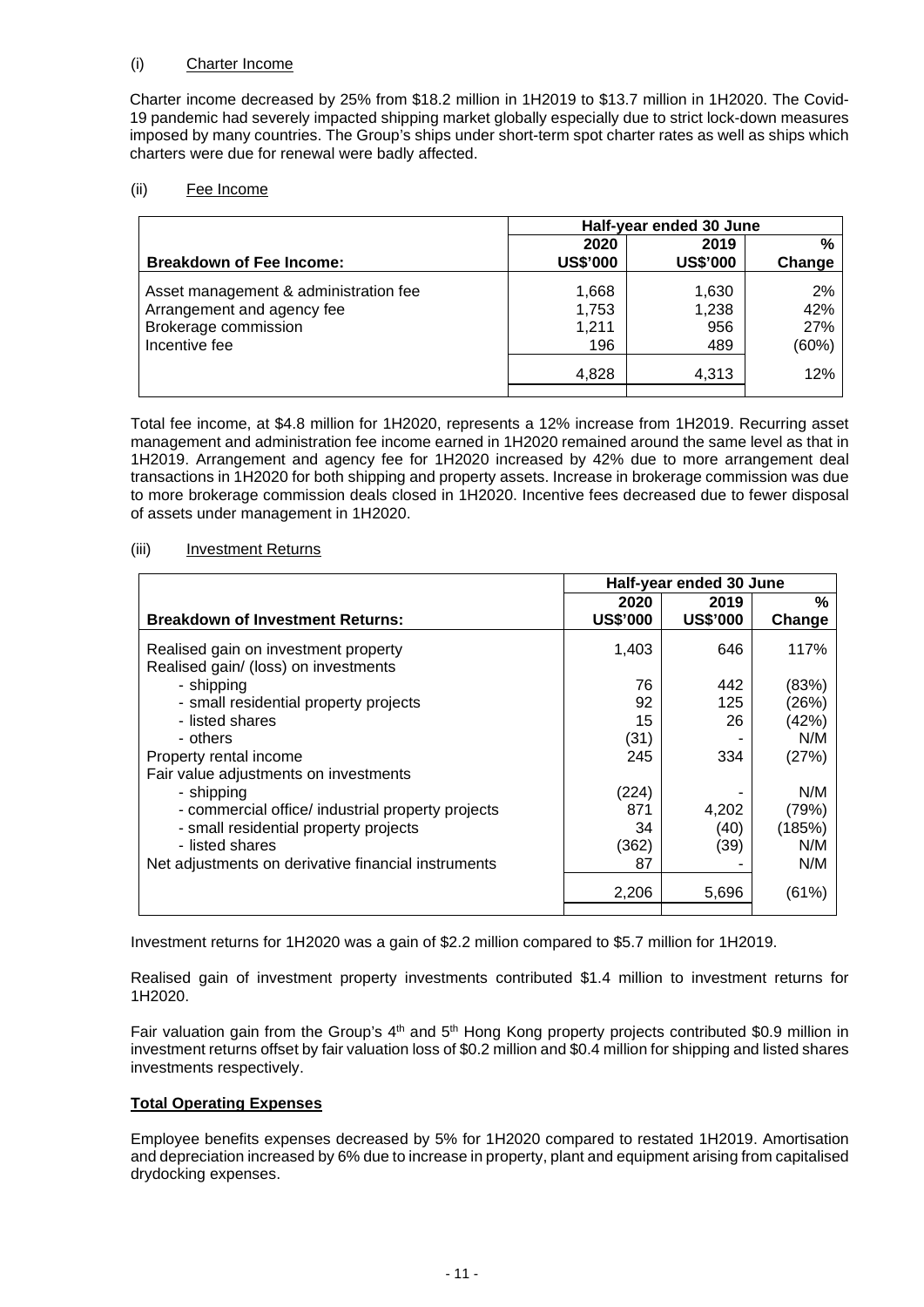As a result of severe deterioration in the ships' value-in-use caused by Covid-19 pandemic, the Group recorded \$7.9 million of impairment for ship investments under property, plant and equipment. The Group also recognised \$1.1 million impairment of loan receivable from a ship investment due to the pandemic.

Net operating expenses was \$28.8 million for 1H2020 compared to \$15.8 million for restated 1H2019.

#### **Operating Loss**

Operating loss of the Group was \$7.3 million for 1H2020 compared to operating profit of \$13.0 million for restated 1H2019.

#### **Finance Costs and Other Costs**

Interest on borrowings was \$2.2 million for 1H2020, a 19% decrease from restated 1H2019 as total borrowings decreased in 1H2020.

Allocation to Tokumei Kumiai investors reduced by 106% as there were no significant sharing of profit or loss with Tokumei Kumiai investors in 1H2020.

# **Net Loss After Tax From Continuing Operations**

The Group's net loss after tax from continuing operations was \$10.0 million for 1H2020 compared to a net profit of \$8.2 million for restated 1H2019. **Net Gain After Tax From Discontinued Operation**

Loss from discontinued operation, net of tax was \$18.3 million for 1H2020 compared to net loss after tax of \$1.5 million for restated 1H2019. The increase in net loss of the deconsolidated Uni-Asia Hotels Limited group was due the hospitality industry in Japan being severely crippled by Covid-19 pandemic, depressing both occupancy rates and average daily rates of all hotels.

Following the deconsolidation, a gain from deconsolidation of \$24.4 million was recognised.

#### **Net Loss After Tax**

Loss for 1H2020 for the Group after factoring in the above was \$3.9 million, compared to a profit of \$6.8 million for pre-Covid-19 pandemic 1H2019.

#### **9 Where a forecast, or a prospect statement, has been previously disclosed to shareholders, and variance between it and the actual results.**

Not applicable. The Group has not provided a forecast.

**10 A commentary at the date of the announcement of the significant trends and competitive conditions of the industry in which the group operates and any known factors or events that may affect the group in the next reporting period and the next 12 months.**

#### **Shipping**

Covid-19 pandemic has caused great difficulties to businesses worldwide, in particular businesses which rely heavily on cross-border trades. Seaborne trade saw the greatest decline in more than 30 years as a result of the pandemic. Like all other businesses around the world, the rate of recovery of shipping industry is dependent on the development of Covid-19 pandemic.

Two possible scenarios worthy of mention are listed in Clarksons Research "Covid-19: Shipping Impact Assessment" Update No. 6 dated 2 July 2020. One scenario is that the pandemic peaks in 2H2020, resulting in easing of lockdowns, economic activity picks up, and global stimulus begins to see results. Such easing of crisis mode continues into 2021 and economic activities "normalise" thereafter. Under such a scenario, seaborne trade may start picking up towards end of 2H2020 as businesses starts "re-stocking", with trade volume moving towards 2019 levels in 2021, and beyond 2019 levels thereafter. This recovery is deemed a "V-Shaped Recovery". The other more pessimistic scenario is that the peak impact of Covid-19 prolongs in many countries, with second or third wave of the pandemic striking in 2H2020 or even 2021. Business closures continues, with unemployment causing enduring impact on consumer behaviour. Under such scenario, seaborne trade growth will remain under pressure even in 2021, and seaborne trade volume could be below 2019 levels until 2023 and beyond. Such scenario is deemed "Prolonged Slowdown" scenario.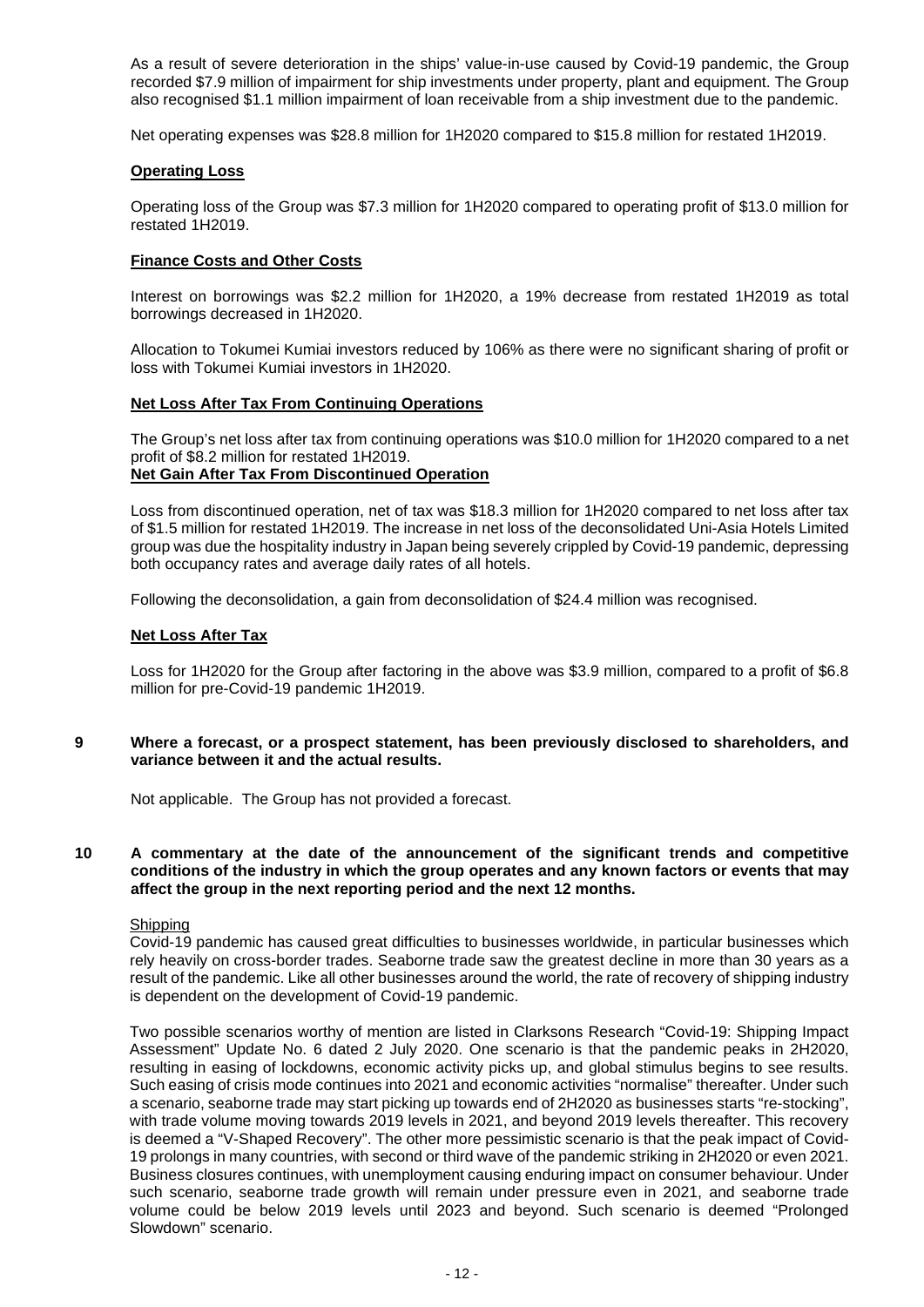Having assessed the current market and possible scenarios going forward, the Group has taken a more prudent approach in assessing the "value-in-use" of ship investments under the Group's Property, Plant and Equipment. For the Group's 29k dwt and 38k dwt dry bulk carriers under spot charter rates, a lower daily charter rate range of between 5 to 9.5 thousand US dollars per day is assumed for the next few years for valuation purpose, while for the Group's containerships, a lower daily charter rate range of between 8 to 10.5 thousand US dollars per day is assumed. These lower daily charter rate assumptions resulted in a total of \$7.9 million impairment loss provided for 4 dry bulk carriers and 1 containership for 1H2020. With this impairment, the ship asset values would be more reflective of the business conditions facing the Group's ship owning and chartering business.

#### Hong Kong Property

The Hong Kong office and industrial property market had softened in 1H2020 compared to 1H2019 due to Covid-19 pandemic and geopolitical factors. Both sellers and buyers are cautious about entering into transactions during this period of uncertainties. Notwithstanding, preparation to launch pre-sale of the Group's 4<sup>th</sup> and 5<sup>th</sup> project is underway so as to take advantage of any possible window of opportunity that may arise in the near term.

#### Japan Property

The Group's Japan property business is the most resilient amongst the Group's business segments in the current Covid-19 pandemic. The Group's small residential property projects – ALERO projects, as well as the Group's other property businesses in Japan including property asset management business, are still progressing per the Group's pre-Covid-19 business plan.

#### Summary

The Group had weathered many storms since its founding in 1997, including the Asian Financial Crisis and the Lehman Brothers Crisis. The Group is determined to emerge from the Covid-19 pandemic stronger. Being an investment and asset management company of diversified assets, the Group believes that it has more strategic options as well as the resiliency of varied income source to help cushion the impact of this pandemic. The Group is managing its liquidity cautiously while seeking new opportunities during the pandemic to grow the Group's business.

## **11 Dividend**

#### **(a) Current Financial Period Reported On**

**Any dividend declared for the current financial period reported on?**

No.

# **(b) Corresponding period of the Immediately Preceding Financial Year**

**Any dividend declared for the corresponding period of the immediately preceding financial year?**

Yes.

**(c) The date the dividend is payable.**

N.A.

**(d) The date on which Registrable Transfers received by the company (up to 5.00 pm) will be registered before entitlements to the dividend are determined.**

N.A.

#### **12 If no dividend has been declared/ recommended, a statement to that effect.**

Due to the losses incurred by the Group for 1H2020 as a result of Covid-19 pandemic and the need for the Group to conserve cash to tide over the pandemic, no dividend has been declared/ recommended by the Directors for the half-year ended 30 June 2020.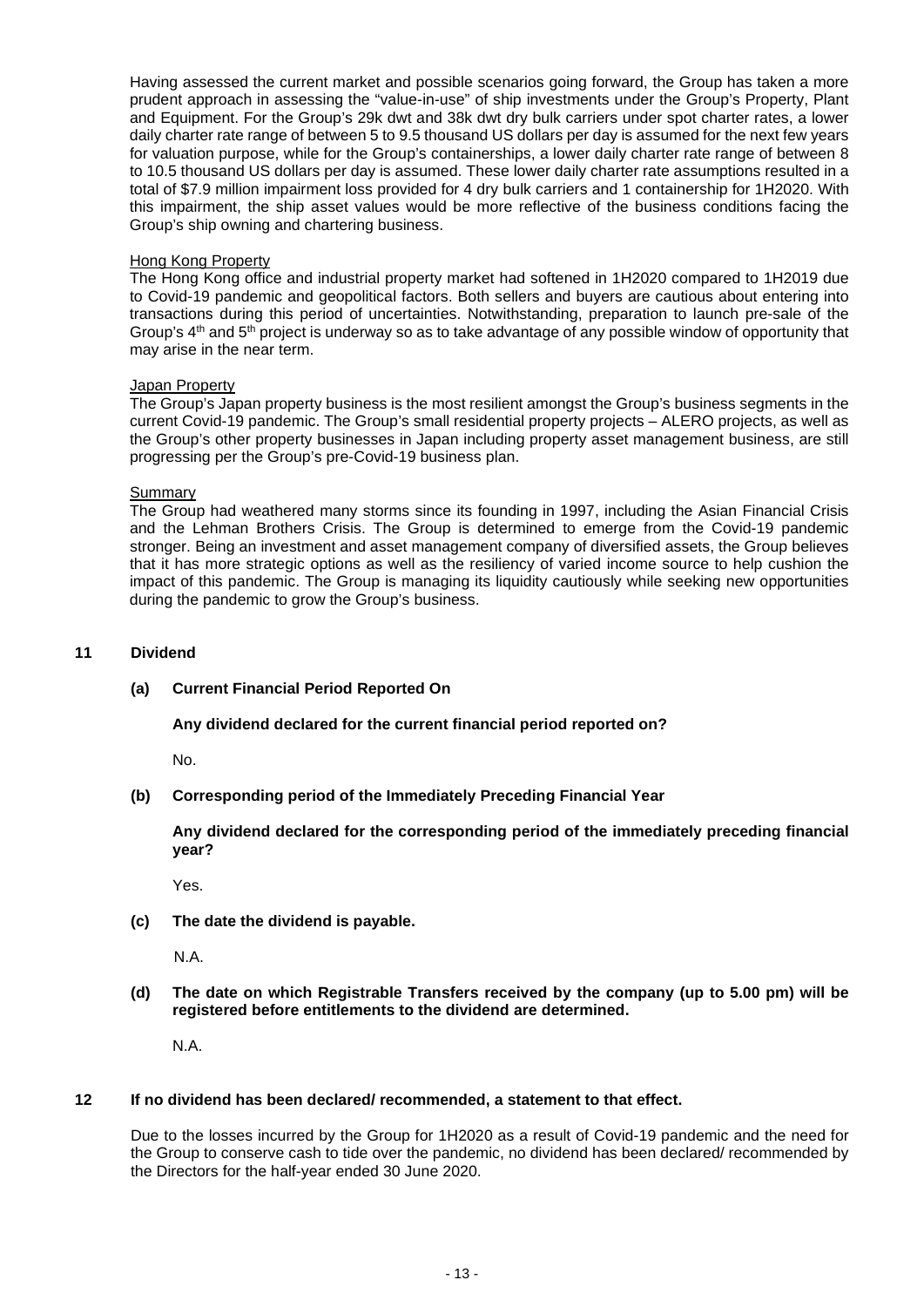**13 If the Group has obtained a general mandate from shareholders for IPTs, the aggregate value of such transactions as required under Rule 920(1)(a)(ii). If no IPT mandate has been obtained, a statement to that effect.**

| Name of Interested Person            | Aggregate value of all interested person transactions<br>conducted under the Shareholders' Mandate (excluding<br>transactions less than S\$100,000) pursuant to Rule 920 |  |
|--------------------------------------|--------------------------------------------------------------------------------------------------------------------------------------------------------------------------|--|
|                                      | <b>US\$'000</b>                                                                                                                                                          |  |
| Yamasa Co., Ltd (and its associates) | 1.201.7                                                                                                                                                                  |  |

#### **14 Confirmation that the issuer has procured undertakings from all its directors and executive officers (in the format set out in Appendix 7.7) under Rule 720(1).**

The Company confirms that the undertakings under Rule 720(1) of the Listing Manual have been obtained from all its directors and executive officers in the format set out in Appendix 7.7.

# **BY THE ORDER OF THE BOARD**

Michio Tanamoto Executive Chairman 14 August 2020